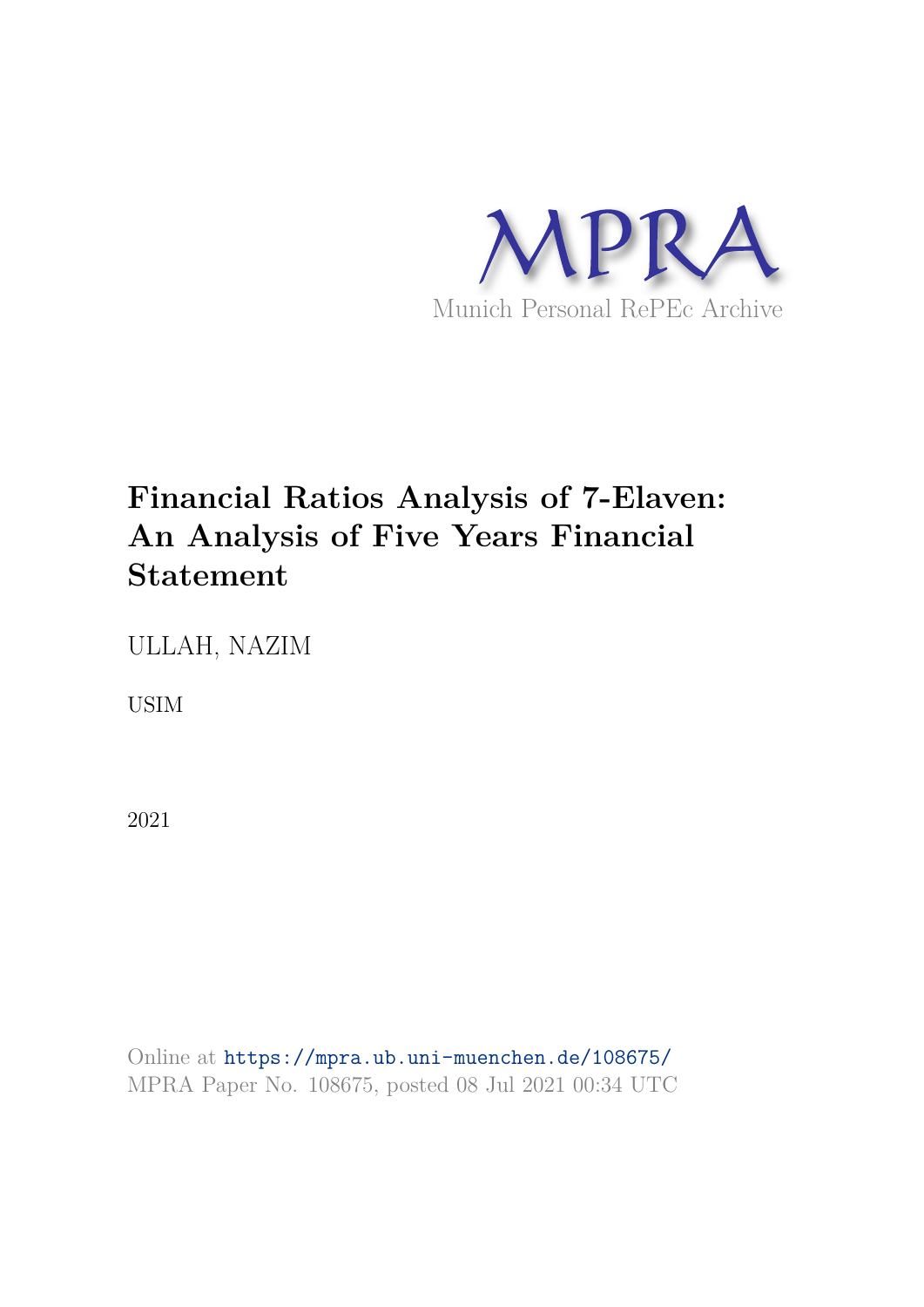## **Financial Ratios Analysis of 7-Elaven: An Analysis of Five Years Financial Statement**

Nazim Ullah<sup>1</sup>

#### **Abstract**

 $\overline{a}$ 

The purpose of the study is to analyse the financial ratios of the 7-Eleven Malaysia Sdn Bhd. A number of financial ratios are estimate and analyse. For example, profitability ratios, liquidity ratios, solvency ratios, working capital management, and stock market performance. Data is collected from the Annual Report of the 7-Eleven. The study concludes that the liquidity ratios of 7 eleven were not efficient at all. The gearing ratio trend indicates that 7 eleven suffered a huge risk of going bankrupt in 2016 and 2017, it just managed to do fine in 2018. Moreover, there was an extremely low return on investment recorded for all the five years. Hence, keeping all the findings in consideration, it can be said that even though 7 eleven is doing good in terms of profitability, it is still not a good idea to invest in the company.

**Keywords:** 7-Eleven, profitability ratios, liquidity ratios, solvency ratios, working capital management, stock market performance

<sup>&</sup>lt;sup>1</sup> PhD. Candidate, Universiti Sains Islam Malaysia (USIM), E-mail: **kmnazim\_90@yahoo.com**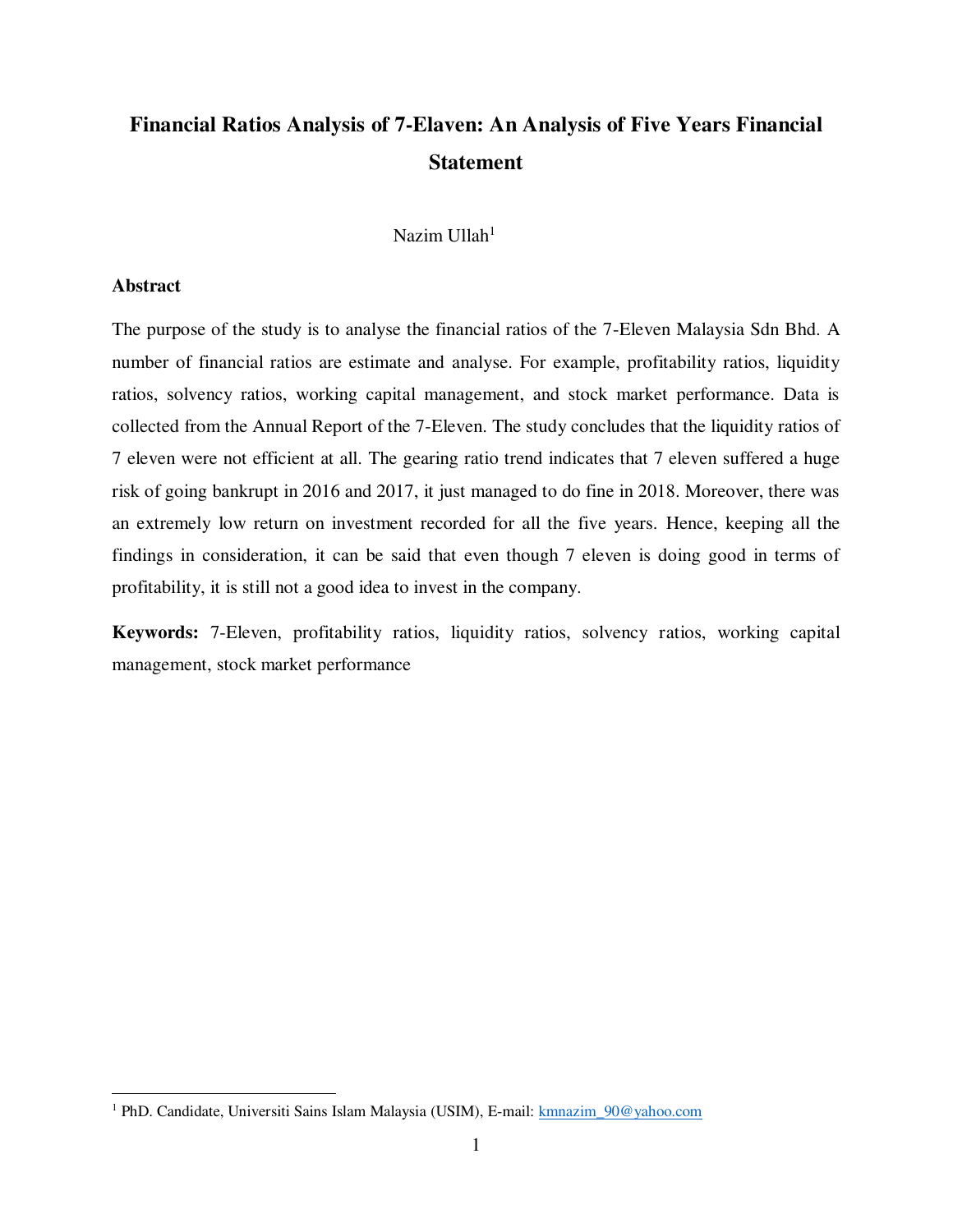#### **1.0 Introduction**

The importance of analysing financial statement is knew no bound. It provides a snapshot of the financial scenario to the organization. Based on the financial ratios, an organization can take corporate strategic decisions. It helps the organization in terms of maintaining a proper flow of profitability, liquidity management, manage working capital, ensure solvency, continuous growth of the organization and so on. The purpose of the study is to analyse the 5 years (i.e., from 2014 to 2018) financial statement of 7-Eleven which is a listed company under Bursa Malaysia Stock Exchange. A number of ratios are estimate and analyse such as profitability ratio (i.e., net profit margin, return on equity, gross profit margin, and return on capital employed) , working capital management (i.e., asset turnover, stock turnover, payable turnover and receivable turnover), liquidity (i.e., current ratio and acid test ratio), solvency (i.e., gearing ratio) and stock market performance (i.e., return on investment).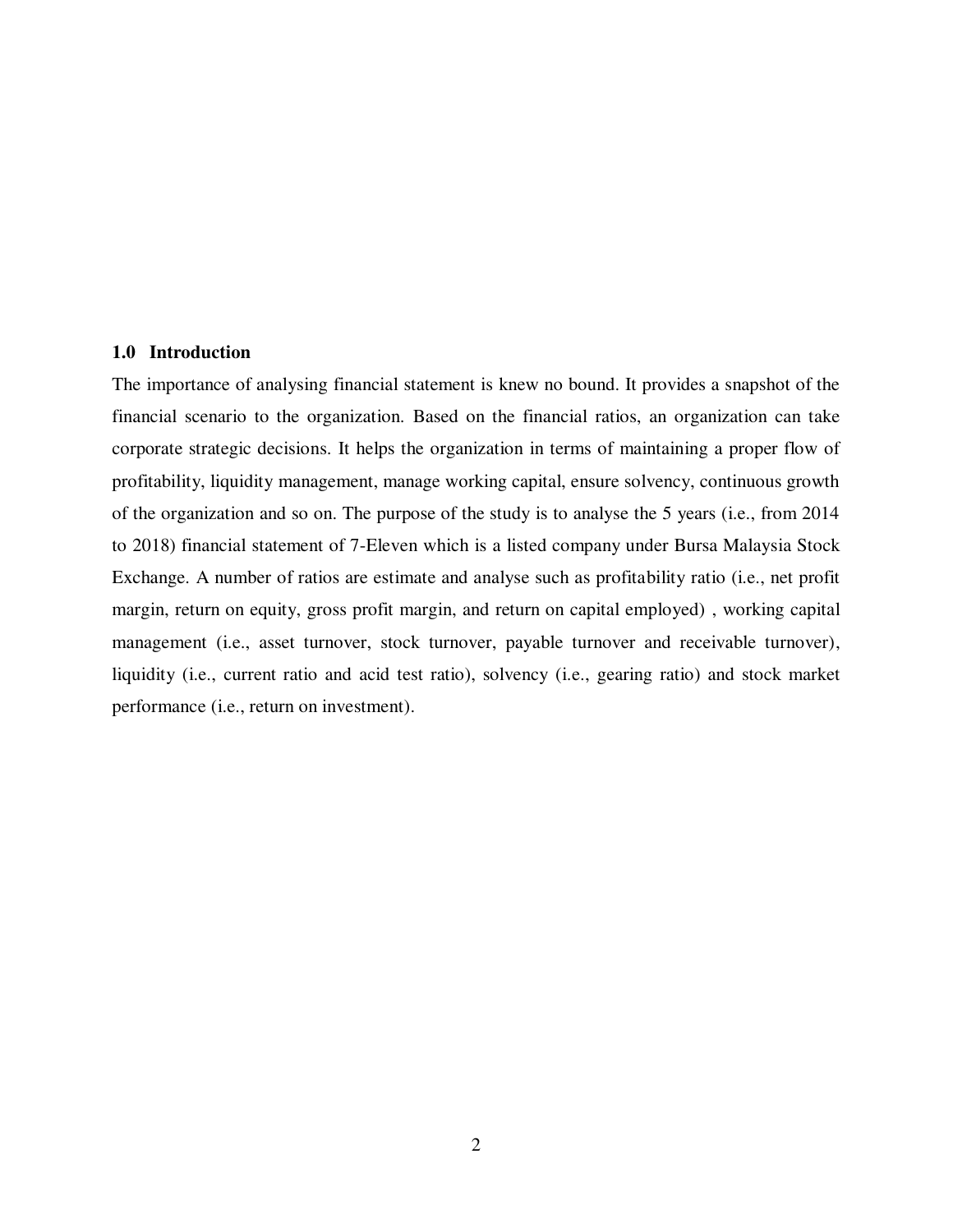## **2.0 Financial Ratios Analysis**

## **2.1 Five Years Financial Information of 7-Eleven**

| 7 Eleven          |           |           |           |           |           |
|-------------------|-----------|-----------|-----------|-----------|-----------|
|                   | 2014      | 2015      | 2016      | 2017      | 2018      |
| Sales             | 1,893,104 | 2,006,284 | 2,103,367 | 2,187,102 | 2,217,049 |
| Cost of Sales     | 1,348,384 | 1,387,965 | 1,456,798 | 1,495,772 | 1,400,333 |
| Gross Profit      | 544,720   | 618,319   | 646,569   | 691,330   | 816,716   |
| PBIT              | 93,038    | 78,155    | 73,407    | 79,728    | 83,767    |
| Net Profit        | 63,074    | 55,801    | 52,173    | 50,107    | 51,330    |
| <b>NCA</b>        | 158,909   | 165,444   | 160,513   | 164,506   | 177,929   |
| СA                | 480,955   | 418,611   | 418,669   | 408,865   | 390,695   |
| Liquid Assets     | 332,057   | 237,906   | 154,721   | 186,908   | 166,013   |
| TA                | 383,843   | 370,065   | 334,526   | 573,371   | 568,624   |
| СL                | 483,303   | 558,808   | 690,324   | 651,698   | 584,166   |
| NCL               | 15,638    | 14,667    | 47,992    | 69,236    | 72,723    |
| TL                | 498,941   | 573,475   | 738,316   | 720,934   | 656,889   |
| Equity            | 236,209   | 170,194   | 35,189    | 74,034    | 92,478    |
| Capital Employed  | 251,847   | 184,861   | 83,181    | 143,270   | 294,658   |
| Interest          | 3,724     | 313       | 2,590     | 9,232     | 9,908     |
| Stock             | 148,898   | 180,705   | 263,948   | 221,957   | 224,682   |
| Trade payables    | 369,154   | 410,980   | 461,506   | 392,617   | 345,735   |
| Trade receivables | 85,527    | 105,814   | 92,003    | 113,526   | 93,465    |

Source: Annual Report of 7-Eleven 2014 to 2018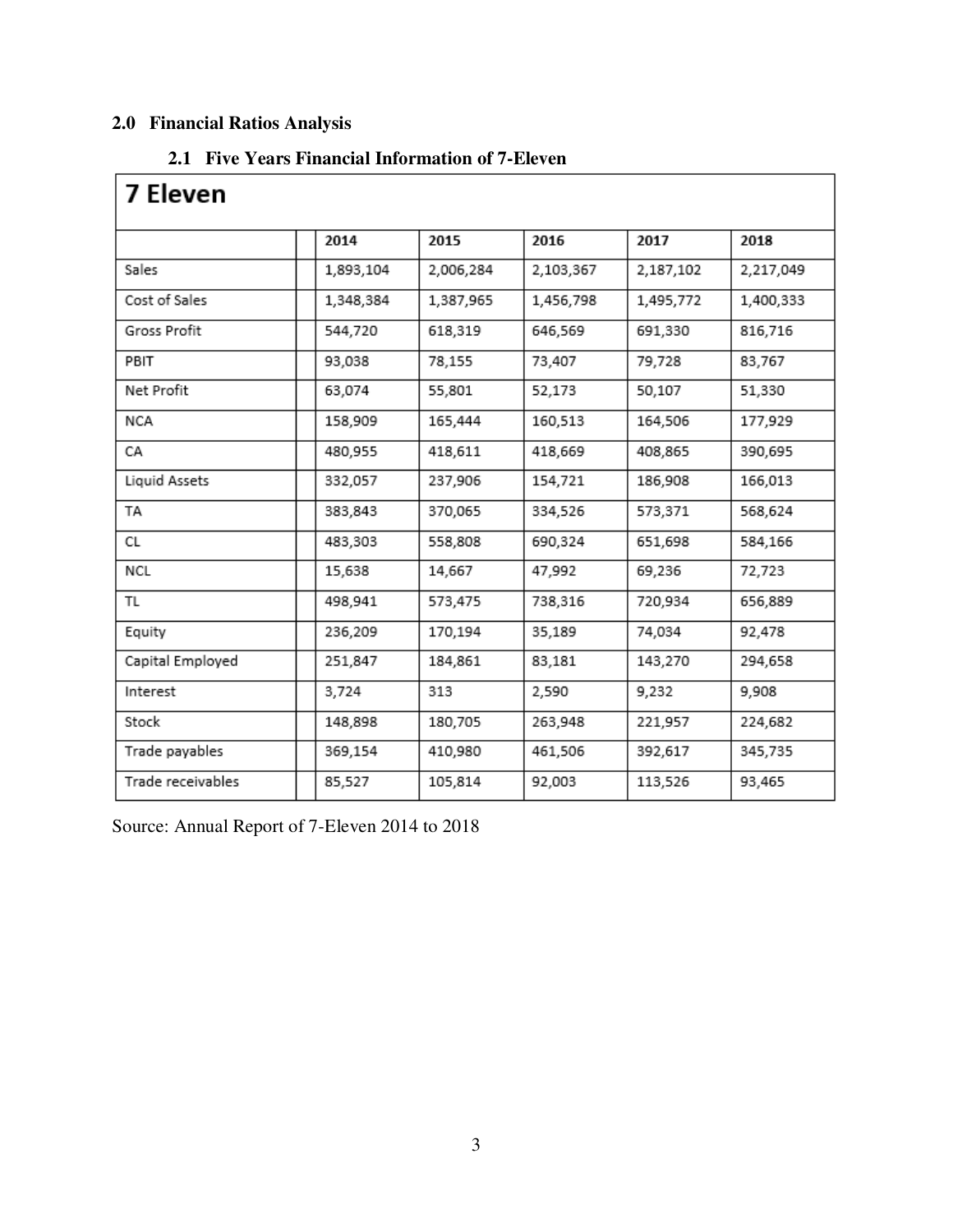| 1<br>2<br>C&C<br>2015<br>2016<br>2017<br>2018<br>з<br>2014<br><b>Profitability</b><br>4<br><b>ROCE</b><br>36.942<br>5<br>42.28<br>88.25<br>55.65<br>28.43<br>30.82<br>31.61<br>6<br><b>Gross Margin</b><br>28.774<br>30.74<br>36.84<br><b>Net Profit Margin</b><br>3.90<br>3.49<br>3.65<br>7<br>4.9146<br>3.78<br>Return on equity<br>26.703<br>32.79<br>148.27<br>67.68<br>8<br>55.51<br><b>Working Capital Management</b><br>9<br><b>Asset turnover</b><br>5.42<br>6.29<br>10<br>4.932<br>3.81<br>3.90<br>Stock turnover<br>7.68<br>5.52<br>11<br>9.06<br>6.74<br>6.23<br><b>Debtor</b> collection<br>15.97<br>15.39<br>12<br>16.49<br>19.25<br>18.95<br><b>Creditor collection</b><br>108.08<br>115.63<br>90.12<br>13<br>99.93<br>95.81 |  |
|--------------------------------------------------------------------------------------------------------------------------------------------------------------------------------------------------------------------------------------------------------------------------------------------------------------------------------------------------------------------------------------------------------------------------------------------------------------------------------------------------------------------------------------------------------------------------------------------------------------------------------------------------------------------------------------------------------------------------------------------|--|
|                                                                                                                                                                                                                                                                                                                                                                                                                                                                                                                                                                                                                                                                                                                                            |  |
|                                                                                                                                                                                                                                                                                                                                                                                                                                                                                                                                                                                                                                                                                                                                            |  |
|                                                                                                                                                                                                                                                                                                                                                                                                                                                                                                                                                                                                                                                                                                                                            |  |
|                                                                                                                                                                                                                                                                                                                                                                                                                                                                                                                                                                                                                                                                                                                                            |  |
|                                                                                                                                                                                                                                                                                                                                                                                                                                                                                                                                                                                                                                                                                                                                            |  |
|                                                                                                                                                                                                                                                                                                                                                                                                                                                                                                                                                                                                                                                                                                                                            |  |
|                                                                                                                                                                                                                                                                                                                                                                                                                                                                                                                                                                                                                                                                                                                                            |  |
|                                                                                                                                                                                                                                                                                                                                                                                                                                                                                                                                                                                                                                                                                                                                            |  |
|                                                                                                                                                                                                                                                                                                                                                                                                                                                                                                                                                                                                                                                                                                                                            |  |
|                                                                                                                                                                                                                                                                                                                                                                                                                                                                                                                                                                                                                                                                                                                                            |  |
|                                                                                                                                                                                                                                                                                                                                                                                                                                                                                                                                                                                                                                                                                                                                            |  |
|                                                                                                                                                                                                                                                                                                                                                                                                                                                                                                                                                                                                                                                                                                                                            |  |
|                                                                                                                                                                                                                                                                                                                                                                                                                                                                                                                                                                                                                                                                                                                                            |  |
| 14                                                                                                                                                                                                                                                                                                                                                                                                                                                                                                                                                                                                                                                                                                                                         |  |
| Liquidity<br>15                                                                                                                                                                                                                                                                                                                                                                                                                                                                                                                                                                                                                                                                                                                            |  |
| <b>Current ratio</b><br>0.75<br>16<br>0.61<br>0.63<br>0.67<br>1                                                                                                                                                                                                                                                                                                                                                                                                                                                                                                                                                                                                                                                                            |  |
| <b>Acid test</b><br>17<br>0.69<br>0.43<br>0.22<br>0.29<br>0.28                                                                                                                                                                                                                                                                                                                                                                                                                                                                                                                                                                                                                                                                             |  |
| 18                                                                                                                                                                                                                                                                                                                                                                                                                                                                                                                                                                                                                                                                                                                                         |  |
| 19<br>Solvency                                                                                                                                                                                                                                                                                                                                                                                                                                                                                                                                                                                                                                                                                                                             |  |
| Gearing ratio<br>20<br>6.21<br>7.93<br>57.70<br>48.33<br>24.68                                                                                                                                                                                                                                                                                                                                                                                                                                                                                                                                                                                                                                                                             |  |
| 21                                                                                                                                                                                                                                                                                                                                                                                                                                                                                                                                                                                                                                                                                                                                         |  |
| Stock market performance<br>22                                                                                                                                                                                                                                                                                                                                                                                                                                                                                                                                                                                                                                                                                                             |  |
| Return on investment<br>0.27<br>0.33<br>1.48<br>0.68<br>0.56<br>23                                                                                                                                                                                                                                                                                                                                                                                                                                                                                                                                                                                                                                                                         |  |

## **2.2 Estimation of the Financial Ratios**

Source: Author's calculation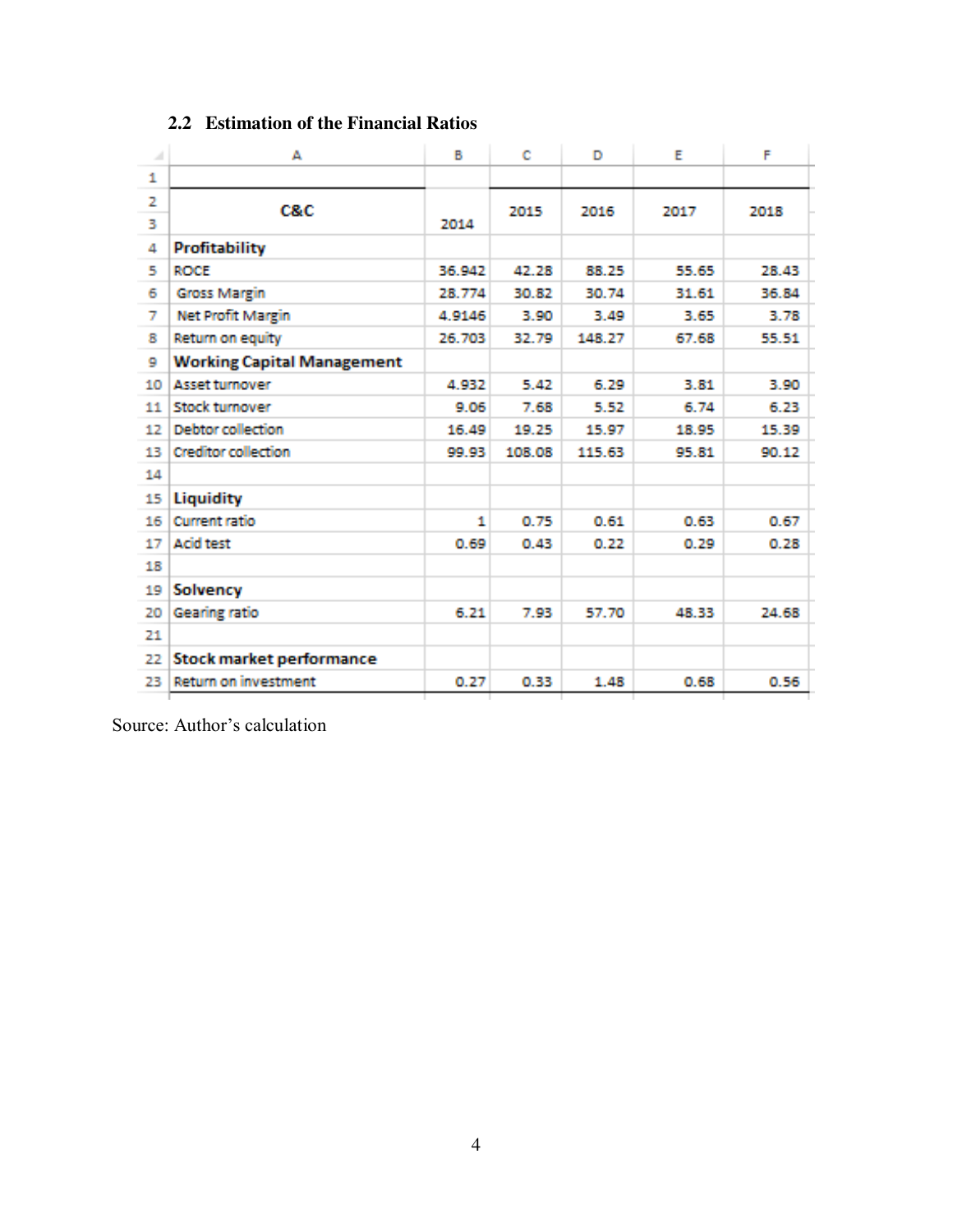#### **2.3 Profitability**

|                            | 2014  | 2015  | 2016   | 2017  | 2018  |
|----------------------------|-------|-------|--------|-------|-------|
| <b>NET PROFIT MARGIN</b>   | 4.91  | 3.90  | 3.49   | 3.65  | 3.78  |
| <b>RETURN ON EQUITY</b>    | 26.70 | 32.79 | 148.27 | 67.68 | 55.51 |
| <b>GROSS PROFIT MARGIN</b> | 28.77 | 30.82 | 30.74  | 31.61 | 36.84 |
| <b>ROCE</b>                | 36.94 | 42.28 | 88.25  | 55.65 | 28.43 |



The net profit margin shown above indicates that the company's net profit deteriorated throughout the trend. It was highest in 2014 i.e. 4.91%, but it started falling down till 2016 when it was 3.49%. However, there were slight improvement in the NPM in 2017 and 2018, but it still couldn't make it back to what it was in 2014. The ROE indicates the return generated by the company out of every 100 RM of its total equity. The overall trend shows that 7 eleven improved its performance in terms of return on equity. GPM represents the gross profit earned out of every 100 RM spent in sales. Gross profit margin represented in the above inclines that there were insignificant fluctuations in the GP of the company from 2014 to 2017. Whereas, a significant improvement was discovered in the GPM for the year 2018. ROCE is basically representation of total profit generated out of each 100 RM invested in the capital employed of the company. A fluctuating ROCE has been discovered for 7 eleven for the 5 years. It can be said that the overall profitability for 7-eleven did not change much, even though it improved very well in 2016, but the company failed to maintain it (Le, & Ngo, 2020).

The overall profitability of 7-eleven as compared to the industry is good, the company has successfully used technology and innovation to stay ahead of its competition in terms of profitability (Zax, 2018). The profitability of 7-eleven rose significantly in the year 2016 due to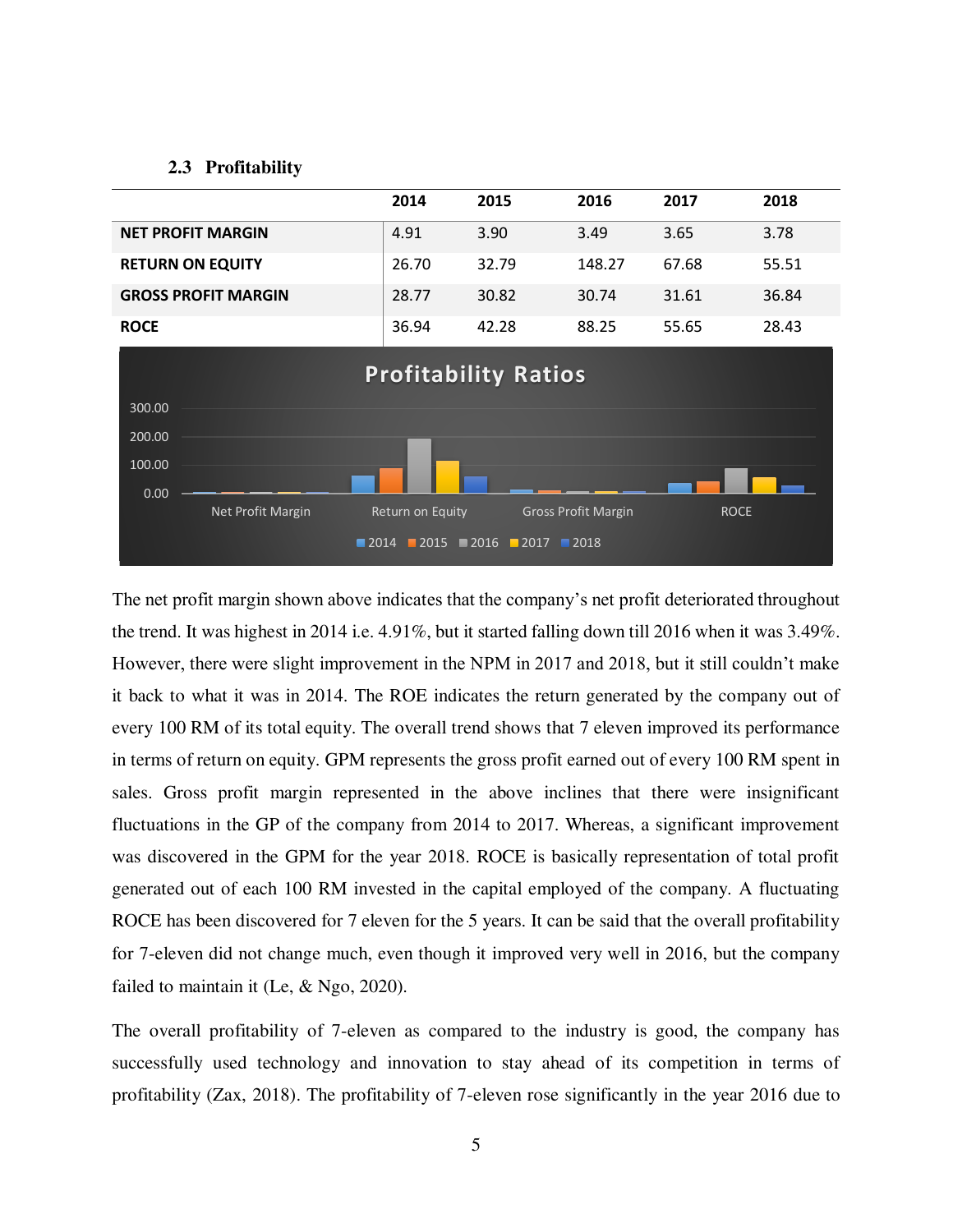the raise in demand of its food sector. The company was able to sustain high revenues and profits despite using less equity and capital employed compared to other years, this was one of the reasons it generated high return on equity and return on capital employed. Finally, based on the data from the annual report, the main reason why 7-eleven did not improve throughout the five year time is that its revenue has been quite the same throughout the time period, the company did not improve its sales.

|                            | 2014  | 2015   | 2016   | 2017  | 2018  |
|----------------------------|-------|--------|--------|-------|-------|
| <b>ASSET TURNOVER</b>      | 4.93  | 5.42   | 6.29   | 3.81  | 3.90  |
| <b>STOCK TURNOVER</b>      | 9.06  | 7.68   | 5.52   | 6.74  | 6.23  |
| <b>DEBTOR COLLECTION</b>   | 16.49 | 19.25  | 15.97  | 18.95 | 15.39 |
| <b>CREDITOR COLLECTION</b> | 99.93 | 108.08 | 115.63 | 95.81 | 90.12 |

## **2.4 Working Capital Management**



Asset turnover ratio indicates how capable 7 eleven is to convert its total assets into total sales. Hence, the company should always aim for a high asset turnover. In this case, the asset turnover ratio of 73 was 4.93% in 2014 and it kept improving with fluctuations till 2016, when it was the highest i.e. 6.29%. However, there was a significant fall in 2017 with a slight improvement in 2018, where the trend ended at 3.90%. The purpose of stock turnover ratio is to determine how efficient a business is in managing its stock or inventory. It can be said that the best stock turnover recorded for 7e was in 2014 i.e. 9.06%. Followed by fluctuating downfalls till 2016, then a slight improvement in 2017 and then finally again a downfall in 2018. The final stock turnover for the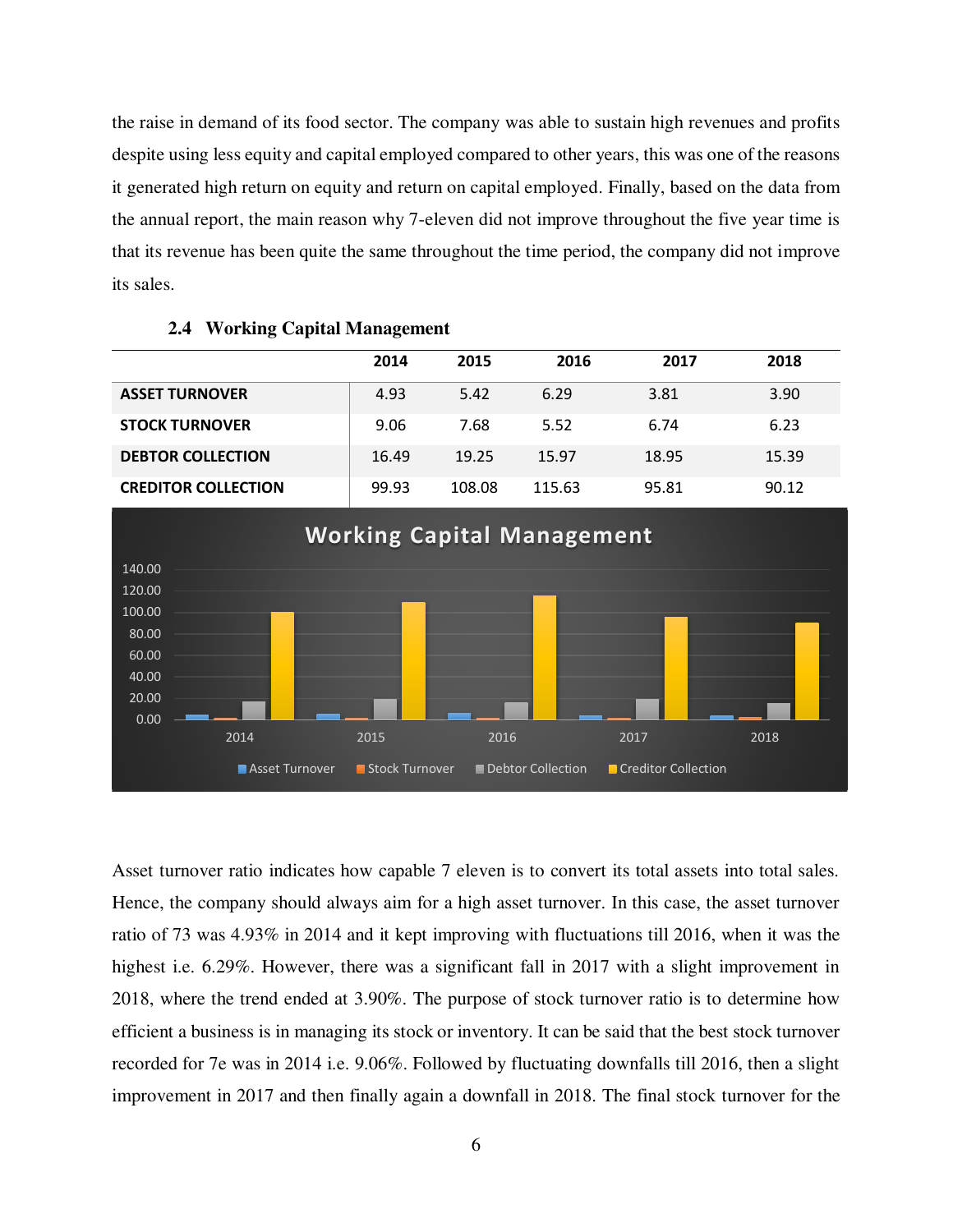year 2018 was 6.23%. The purpose of debtor collection period ratio is to determine the number of days taken by a company to receive all its credits from clients. A lower debtor collection period inclines that the company is able to recover its credits quickly, which is considered more efficient. The overall trend of debtor collection period shows fluctuations from 2014 to 2018. This ratio indicates the number of days a company need to pay off its debts. The company was able to improve its creditor collection period from 2014 to 2016, but it started getting worse in 2017 and 2018. The highest number of days for which 7e was able to hold off its debt payment was 116 days in 2016 and the lowest one was 90 days in 2018 (Chalmers, Sensini, & Shan, 2020).

The main reason why the assets turnover ratio started deteriorating after 2016 was that the company increased its expenditure its assets in 2017 and 2018, but however, the revenue did not increase much. In terms of stock turnover, 7 eleven improved its performance as compared to the year 2015, the company was able to do so by improving its demand and availability to the customers. The debtor collection period of 7-eleven was low and remain almost the same throughout the years because it operates in retail sector and most of the customers pay upon the purchase. The company had high creditor collection period throughout the 5 years, this indicates that it had built good relationship with its suppliers.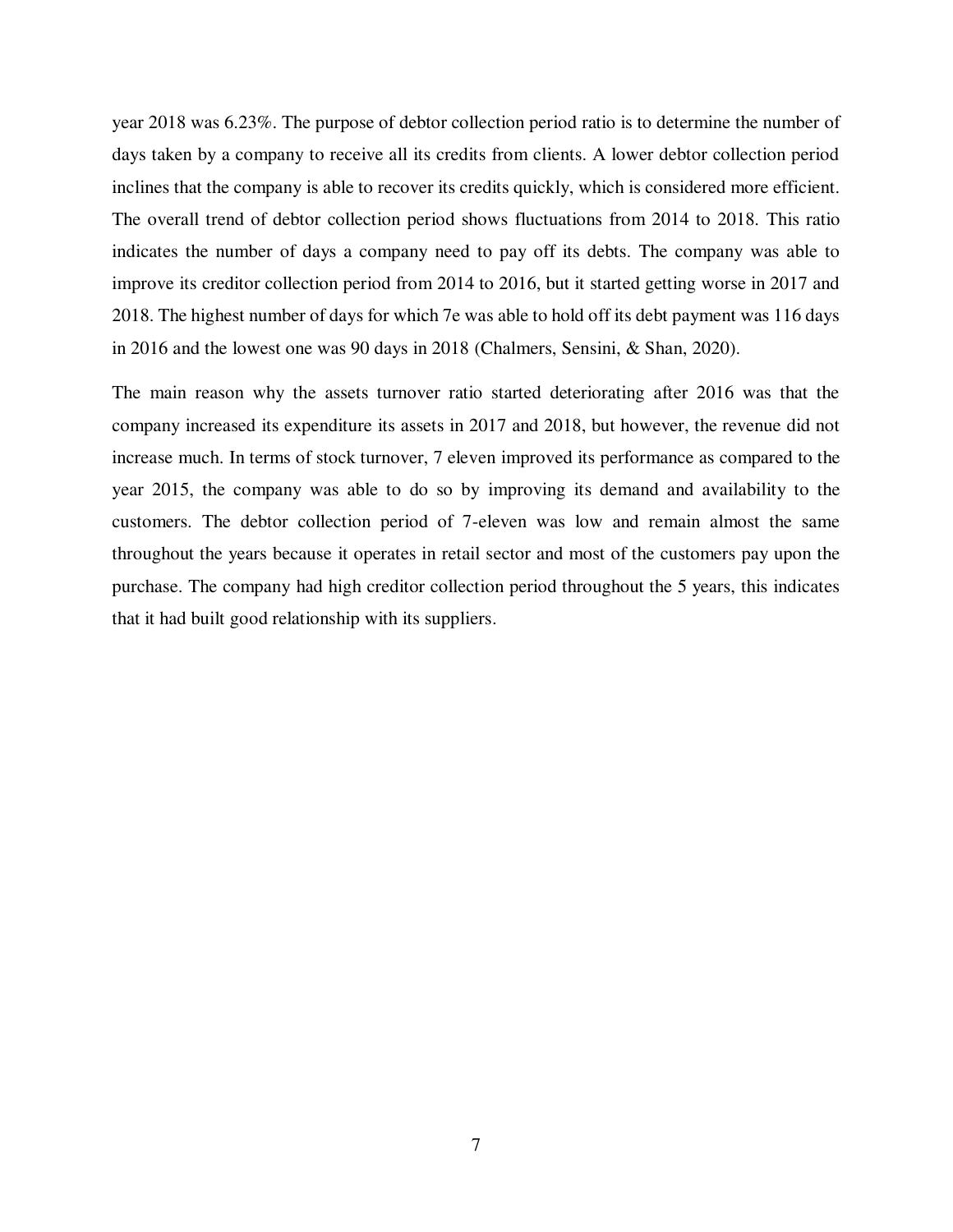#### **2.5 Liquidity**

|                        | 2014 | 2015 | 2016 | 2017 | 2018 |
|------------------------|------|------|------|------|------|
| <b>CURRENT RATIO</b>   | 1.00 | 0.75 | 0.61 | 0.63 | 0.67 |
| <b>ACID TEST RATIO</b> | 0.69 | 0.43 | 0.22 | 0.29 | 0.28 |



Current ratio represented above indicates the capability of a company to pay off its short term liabilities by selling off its current assets (Mohammad, Asutay, Dixon, & Platonova, 2020). A benchmark ratio of 2:1 is considered as an effective liquidity. The results of current ratio show that 7 eleven failed to score an efficient enough liquidity throughout five years. Acid Test ratio is also quite similar to current ratio, despite the fact that acid test ratio indicates the capability of a company to pay off its liabilities on urgent basis using its liquid assets. Thus, due to the nature of urgency, inventory is removed from the current assets to calculate liquid assets. The benchmark for this ratio is 1:1 and the companies having less than that are believed to have poor liquidity. Hence, comparing both the ratios with their benchmark, it can be said that the company had poor liquidity performance throughout the 5 years.

One of the main reasons behind 7-eleven's poor liquidity is that the company had lesser current assets than its current liabilities. Secondly, the company kept on increasing its current liabilities throughout the five years, but failed to increase its assets by the similar value. However, the company declares that poor liquidity is not a critical problem for them as the industry they operate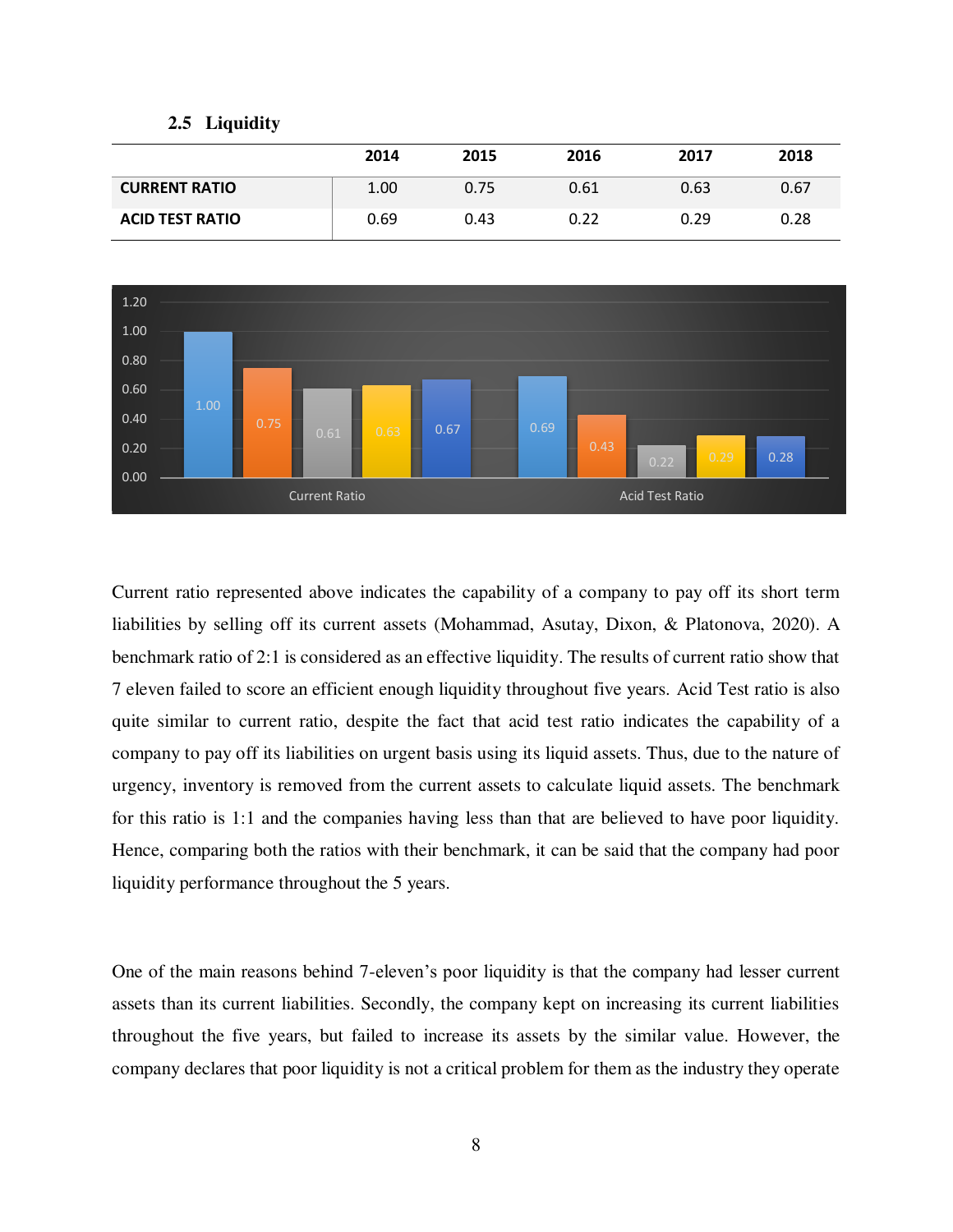in, usually the liabilities are higher than the assets because all of the purchasing is done on credit basis.

| $2.6^{\circ}$ | <b>Solvency</b> |
|---------------|-----------------|
|---------------|-----------------|

|                      | 2014         | 2015 | 2016  | 2017  | 2018  |
|----------------------|--------------|------|-------|-------|-------|
| <b>GEARING RATIO</b> | 6.71<br>0.ZI | 7.93 | 57.70 | 48.33 | 24.68 |

| 100.00 | <b>Gearing</b>                                                                          |
|--------|-----------------------------------------------------------------------------------------|
|        | $\blacksquare$ 2014 $\blacksquare$ 2015 $\Omega$ 2018 $\Omega$ 2017 $\blacksquare$ 2018 |

Gearing ratio indicates if a company can meet its long term obligations. Gearing ratio above 50% indicates high risk of bankruptcy, whereas below 50% indicates low risk of bankruptcy Phi, Taghizadeh-Hesary, Yoshino, & Kim, 2020). 7e had very low gearing ratio in 2014 and 2015, but it increased significantly in 2016 and went to 57.70%, which was very risky for the company. However, it maintained to bring the gearing ratio down slightly in 2017 and 2018. The final gearing recorded was 24.68%.

One of the reasons for such a risky gearing ratio in 2016 and onwards is that the company lost its treasury shares in 2016 which lead to a decrease in total equity. Thus, the equity was too low as compared to company's debt.

|                             | 2014 | 2015 | 2016 | 2017 | 2018 |
|-----------------------------|------|------|------|------|------|
| <b>RETURN ON INVESTMENT</b> | 0.27 | 0.33 | 1.48 | 0.68 | 0.56 |

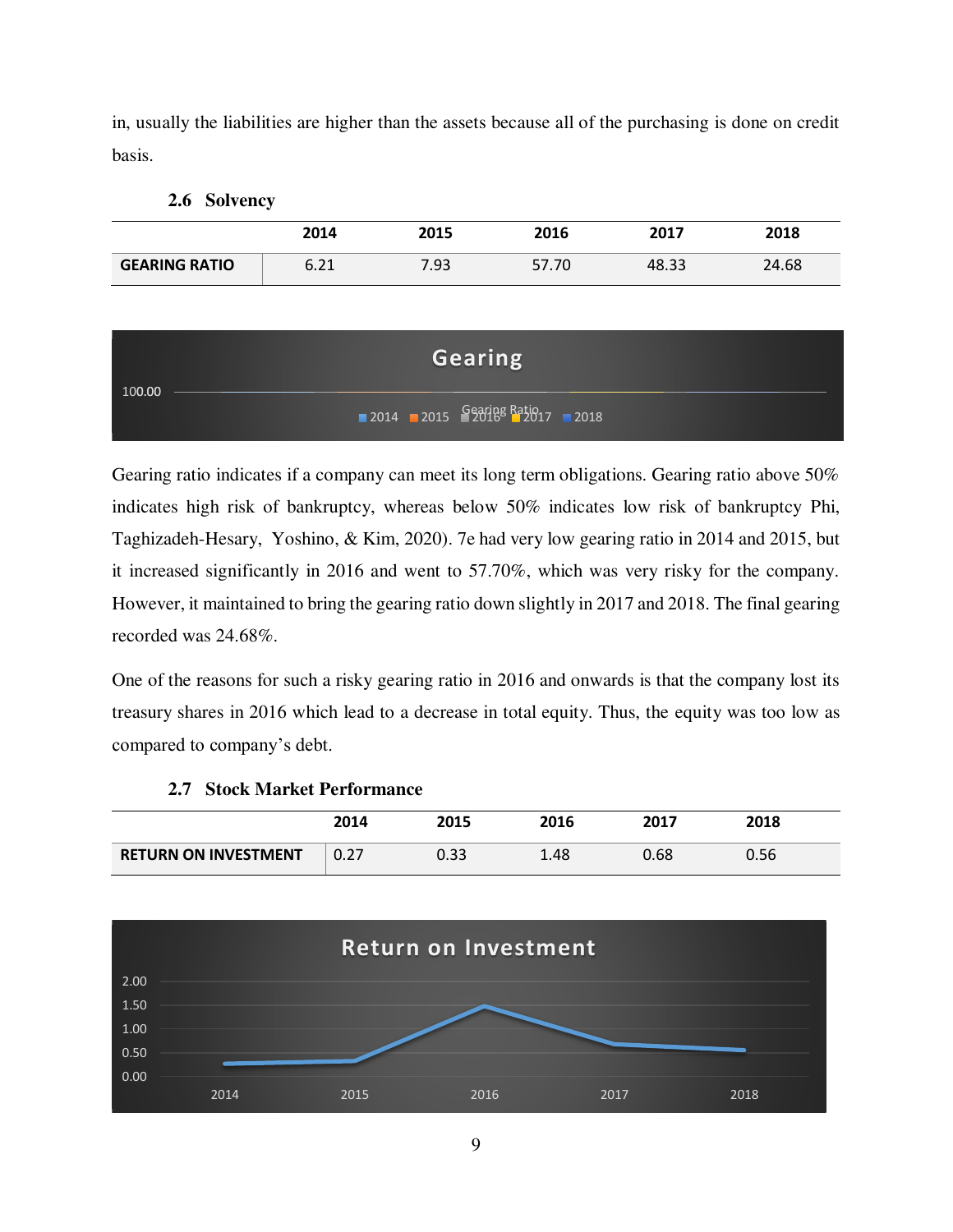ROI ratio indicates what the shareholders earn out of every 100 RM invested by them in the company. The return on investment of 7 eleven was extremely low in 2014 i.e. 0.27. The company was able to improve it significantly till 2016, but still it was at 1.48. In the years after that, ROI experienced a significant downfall and ended at 0.56 in 2018. Based on the findings, it can be said that the stock market performance of 7 eleven has not been good enough.

Again, the significant rise in 2016's return on investment was due to the decrease in equity. The overall performance of the ROI has improved throughout the 5 years as the company's equity kept on falling. However, the net income also fell down with the equity.

## **3.0 Recommendations**

Based on the profitability ratios, it can be said that investing in 7 eleven could be a good choice as its profit ratios are good as compared to its competitors. The working capital management ratios also support that 7 eleven could be a good company to invest in. However, the ratios that are important in determining such a decision are liquidity, solvency and stock market performance ratios. And certainly, the liquidity ratios of 7 eleven were not efficient at all. The gearing ratio trend indicates that 7 eleven suffered a huge risk of going bankrupt in 2016 and 2017, it just managed to do fine in 2018. Moreover, there was an extremely low return on investment recorded for all the five years. Hence, keeping all the findings in consideration, it can be said that even though 7 eleven is doing good in terms of profitability, it is still not a good idea to invest in the company.

## **a) Princetown plc Valuation**

## **i. Price / Earnings Ratio**

For the P/E valuation, we will benchmark the P/E ratio of Harvard plc and use the earnings of Princeton to arrive at an equity valuation.

| Value Using P/E of Harvard plc |                  | <b>GBP</b> millions |
|--------------------------------|------------------|---------------------|
| Princeton's Earnings           |                  | 31.6                |
| Harvard plc's P/E              |                  | 16.2                |
| <b>Equity Valuation</b>        | $C = A \times B$ | 512.9               |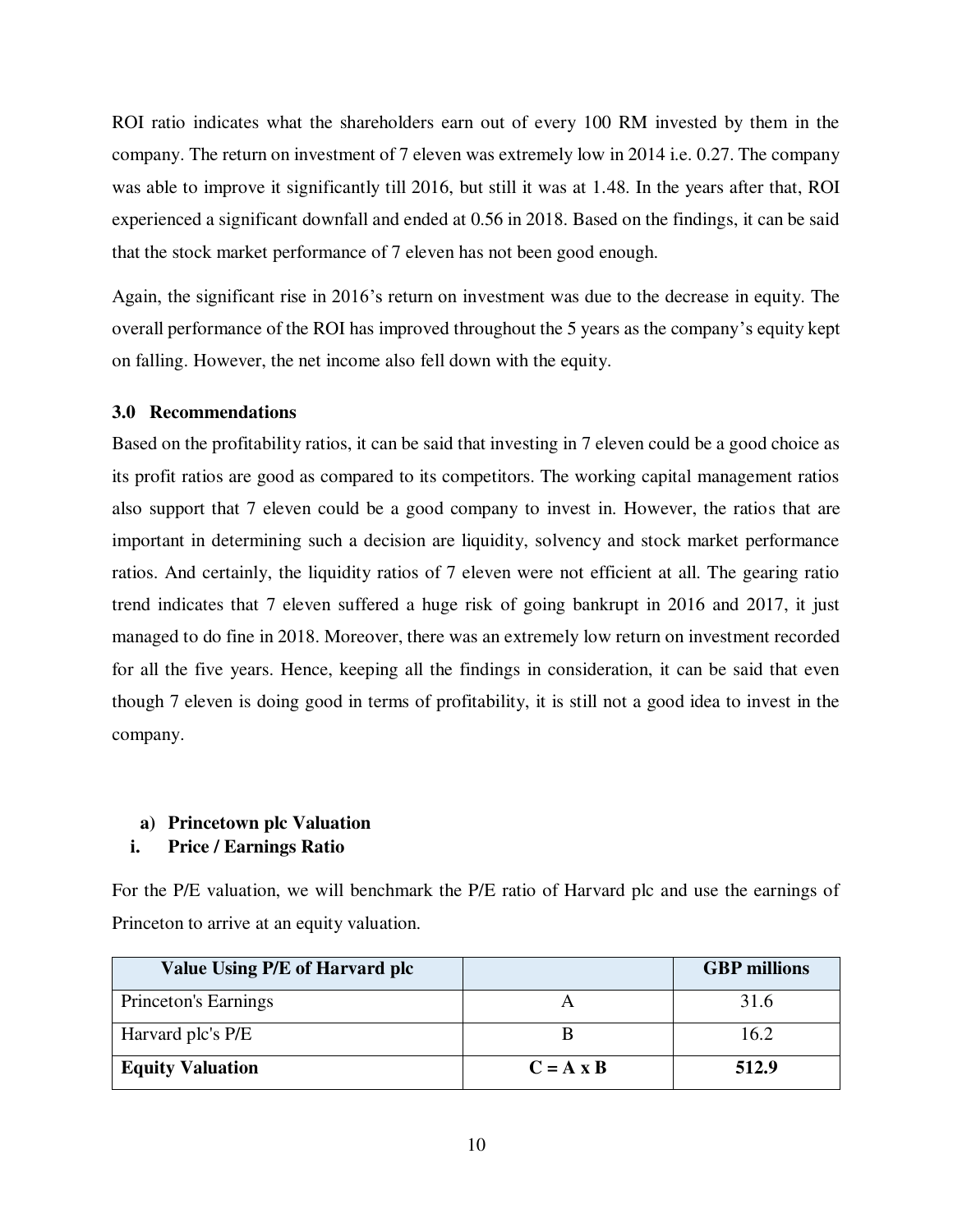| Number of shares |           |      |
|------------------|-----------|------|
| Value per share  | $E = C/E$ | 4.76 |

## **ii. Dividend Valuation Method (Gordon Growth Model)**

For Dividend Valuation Method, we will use the Gordon Growth Model to calculate the value of Princeton plc. For this we need to calculate the cost of equity and perpetual dividend growth rate for Princeton plc.

| <b>CAPM</b>                   |                        |       |  |  |
|-------------------------------|------------------------|-------|--|--|
| T-Bill Yield                  |                        | $2\%$ |  |  |
| Market Return                 | B                      | 8%    |  |  |
| <b>Equity Market Premium</b>  | $C = B - A$            | 6%    |  |  |
| Beta                          |                        | 1.89  |  |  |
| <b>Required Equity Return</b> | $E = A + (C \times D)$ | 13%   |  |  |

Now we will discount back the dividend at the required return on equity calculated through CAPM and use the stable growth to calculate the present value of the company. Following is the valuation using the DDM valuation approach. We have used the 4% as the perpetual growth of the company.

| <b>Value Using Dividend Valuation</b> |                     |        |
|---------------------------------------|---------------------|--------|
| Dividend                              | A                   | 0.3    |
| Growth                                | B                   | $4\%$  |
| Next Year Dividend                    | $C = A x (1 + B)$   | 0.4    |
| Cost of Equity                        | $D =$ Refer to CAPM | $13\%$ |
| Value per share                       | $E = C / (D - B)$   | 3.9    |
| Number of shares                      | F                   | 110    |
| <b>Equity Valuation</b>               | $G = E \times F$    | 427.5  |

## **iii. Discounted Cashflow Method**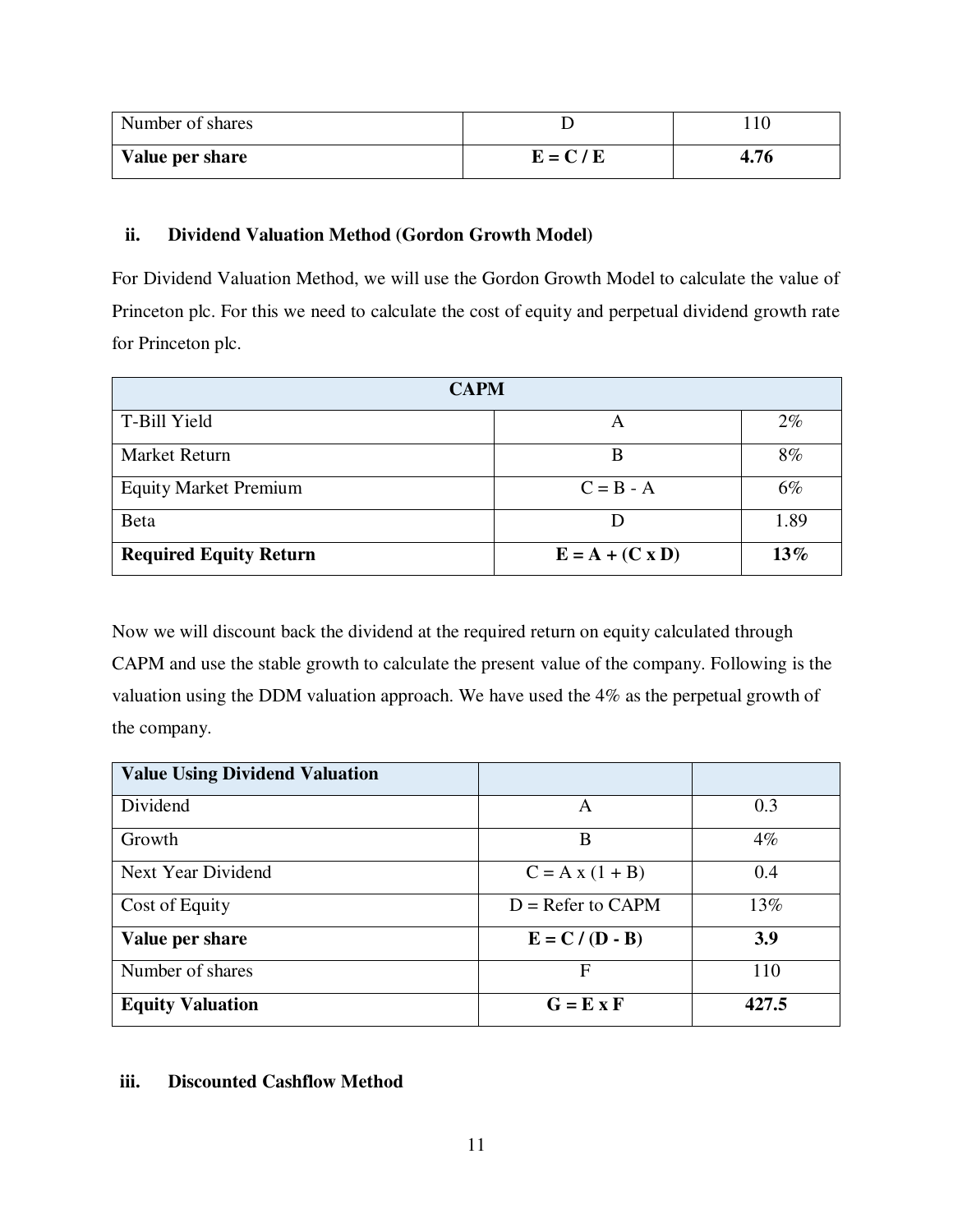For the discounted cash flow method we have used a number of assumptions to calculate the forecasted balance sheet and income statement of Princeton plc, which has been subsequently used to calculate the free cash flows for our DCF method. Following is the pro forma balance sheet:

| <b>Balance Sheet</b>       | Y <sub>0</sub> | Y1  | $\mathbf{Y2}$ | Y3  | Y4  | <b>Assumption</b>                                                            |
|----------------------------|----------------|-----|---------------|-----|-----|------------------------------------------------------------------------------|
| Non Current<br>Assets      | 184            | 144 | 129           | 116 | 105 | In the first year, GBP 22m of savings<br>assumed. 10% depreciation rate also |
|                            |                |     |               |     |     | applied.                                                                     |
| <b>Current Assets</b>      | 31             | 104 | 153           | 201 | 250 | The balancing figure is assumed to be                                        |
|                            |                |     |               |     |     | cash                                                                         |
| <b>Total Assets</b>        | 215            | 248 | 282           | 318 | 355 |                                                                              |
| <b>Ordinary Shares</b>     | 110            | 110 | 110           | 110 | 110 |                                                                              |
| Reserves                   | 11             | 44  | 78            | 114 | 151 | Increasing with the increase in earnings                                     |
|                            |                |     |               |     |     | (4%)                                                                         |
| <b>Total Equity</b>        | 121            | 154 | 188           | 224 | 261 |                                                                              |
| 4% Bonds                   | 66             | 66  | 66            | 66  | 66  |                                                                              |
| <b>Current Liabilities</b> | 28             | 28  | 28            | 28  | 28  |                                                                              |
| <b>Total Liabilities</b>   | 94             | 94  | 94            | 94  | 94  |                                                                              |

Hence using these assumptions, we have calculated the FCFF of the Princeton plc as follows:

| <b>FCFF</b>            | $\mathbf{Y}$ 1 | $\mathbf{V2}$     | Y3 | Y4 |
|------------------------|----------------|-------------------|----|----|
| Distributable Earnings | 33             | 34                | 36 | 37 |
| Add: Depreciation      | 18             | 4                 |    |    |
| Less: CAPEX            |                | $\left( 0\right)$ |    |    |
| Less: Change in WC     |                |                   |    |    |
| <b>FCFF</b>            | 73             | 49                | 48 | ЛC |

These FCFFs are then discounted back at the required return on equity which was calculated via CAPM. The sum of the present value of these FCFFs along with the present value of the terminal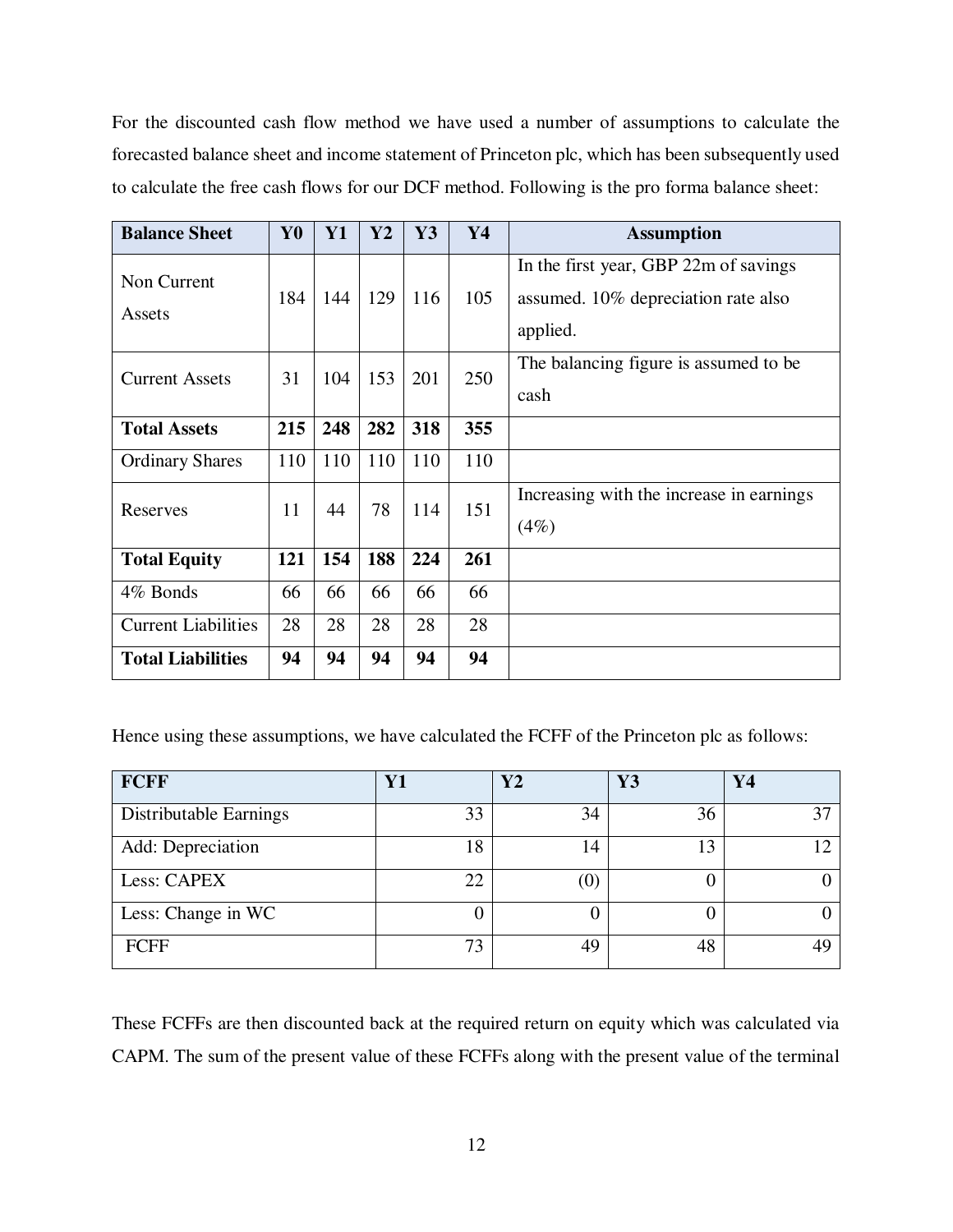value gives us the enterprise valuation. From this we need to deduct the net debt of the company (just used the debt since cash not given), to arrive at equity value of Princeton plc.

| <b>DCF</b>              | <b>Value</b> | <b>Assumptions</b>                               |
|-------------------------|--------------|--------------------------------------------------|
|                         |              | Using the required equity return calculated via  |
| PV of FCFF              | 165          | <b>CAPM</b>                                      |
|                         |              | Using the GGM and then calculating the PV of the |
| PV of Terminal CF       | 372          | terminal value at Y0                             |
| <b>Enterprise Value</b> | 537          |                                                  |
| Less: Net Debt          | 66           | Just used the debt since cash not given          |
| <b>Equity Value</b>     | 471          |                                                  |
| Number of Shares        | 110          |                                                  |
| <b>Price per share</b>  | 4.28         |                                                  |

## b)

Mergers and Acquisitions are an effective tool for companies which have limited internal growth opportunities. This can be due to many reasons including the fact that these companies have reached their maturity lifecycle stage, they have reached maximum capacity levels, and the industry is suffering a demand contraction leading to little growth opportunities. Hence, for these companies merger and acquisition is an attractive option to keep the growth trajectory alive. This arises a question of whether the mergers and acquisition actually benefit the shareholders of these companies or not i.e. whether the merger actually leads to a rise in shareholder value.

There are several benefits for acquiring companies' shareholders when it comes to mergers and acquisitions which can increase the company's value after merger (Sherman, 2010). Firstly, it provides the shareholders with a greater diversification benefit as the shareholders' risk is spread across varied markets and segments. This is even more effective if the acquired company is in a different industry or a different geographical market. Secondly, the acquiring company can also take advantage of its excess liquidity by making the most of idle cash and earning a sizable return. This is usually because the management of the acquiring company is under constant pressure to generate excessive returns (Gaughan, 2011). Other than that, the acquiring company can also take advantage of lower finance costs due to larger size of their balance sheet post-merger, which is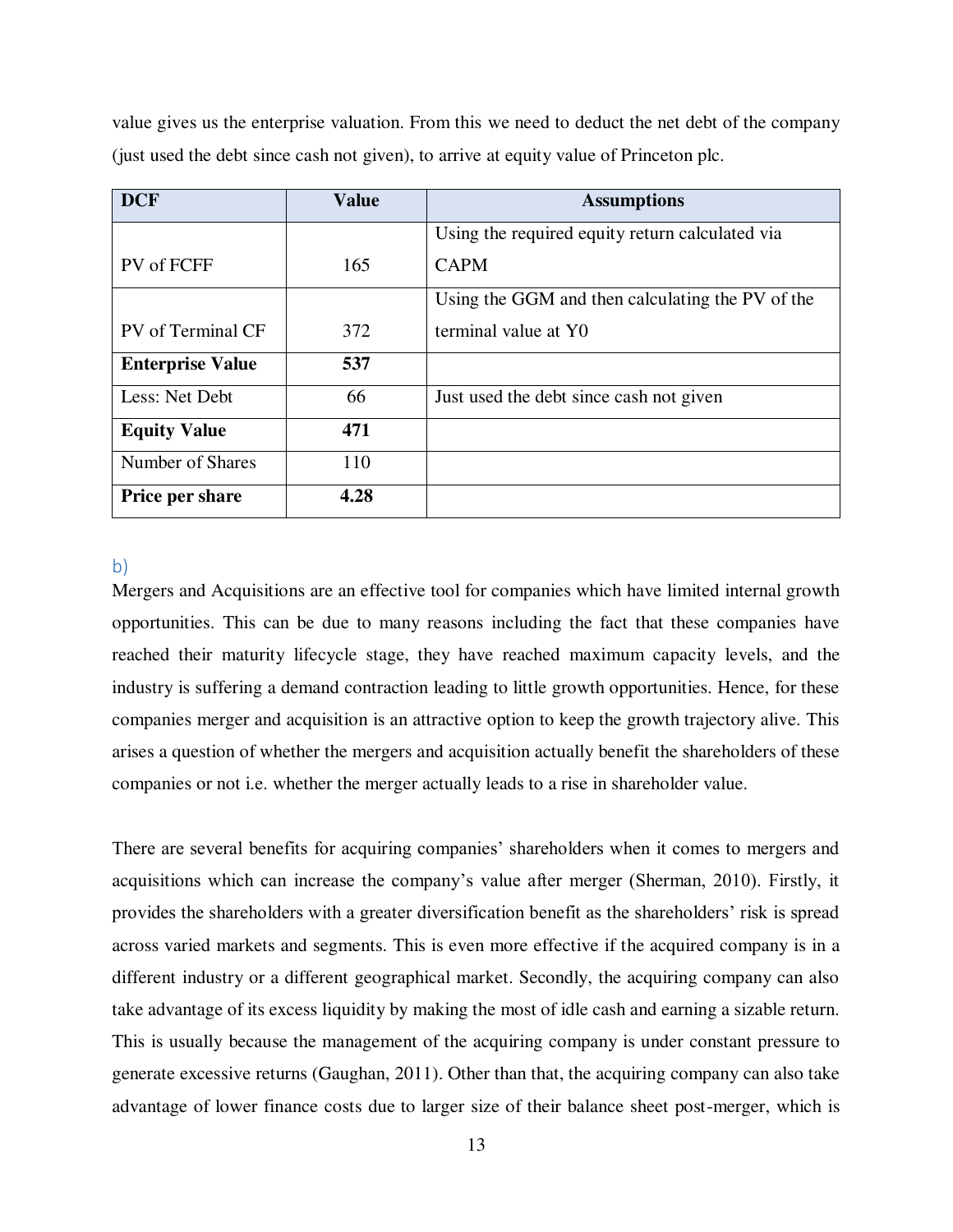likely to increase their net profitability going forward. Another benefit for the acquiring company post-merger is the economies of scale that potentially can be achieved due to higher production leading to lower unit costs and in turn higher profitability. There is also sometime a potential for the shareholders to create value by acquiring undervalued and / or distressed companies which are operationally inefficient due to various reasons and thus, accompany lower valuation multiples. The value can be created via increasing the operating profitability of the target company postmerger by eliminating prior inefficiencies, paying off debt from the balance sheet to increase the shareholder value, and also via re-rating of low valuation multiples. All these factors are some of the key considerations when the acquiring companies plan to take over another company. These benefits highlighted usually lead to increased shareholder value following the merger since these factors lead to a higher operating profitability and in turn greater distributable earnings.

However, various studies have shown that the shareholder value actually depletes following any merger and acquisition and two thirds of all the mergers and acquisition fail (McKinsey, 2018). The primary reason which has been cited is that the acquiring companies often end up paying a higher premium for the target company, overestimating the benefits of the merger (The European Inter-University Association on Society, Science and Technology, 2012). This is further exacerbated by the difficulties faced by the management to integrate the systems and processed which were previously followed along with the failure to sync the synergies into the conglomerate post-merger (Ncube, 2003). Hence, these lead to fall in returns and operating performance of the conglomerate. In addition, the most critical factor which often lead to a failed merger is the level of strategic fit in the company post-merger which often involves similarity in cultures, systems and structures which facilitate a successful merger (Peng, 2006)The other key factor is the have also suggested that in the short term after the merger the acquiring company usually experiences a spike in share performance, but this is rather short lived - the share price in the long term eventually fall down owing to the factors highlighted above. Hence, it can be implied from this that the share price performance in itself is not the reliable measure to determine the success of mergers and acquisitions, and in turn the shareholder value.

One particular example of a failed merger is the acquisition of Engro Foods, a Pakistan based food company by Friesland Campina, a dutch multinational dairy company. Engro Foods was a fairly successful company in the dairy sector when it was acquired in 2006. Although, the merger showed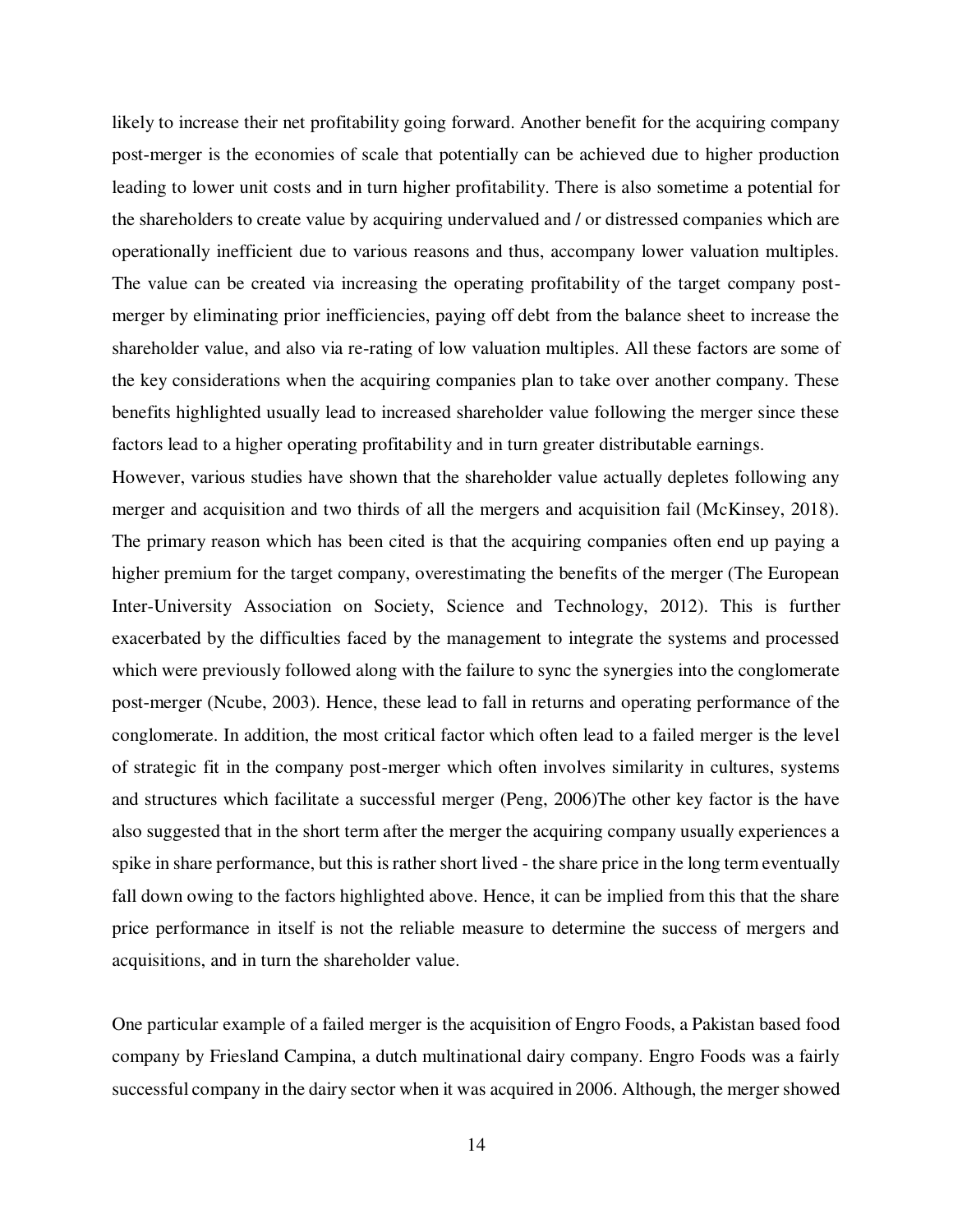immense potential owing to the favorable factors of the industry, and Friesland Campina, being one of the renowned global dairy player, was set to gain market share, the opposite have been the case. If we see the operating performance of the company pre and post-merger leading to a decline in shareholder value.

| <b>Engro Foods Performance Post Merger</b> | 2016   | 2019   |
|--------------------------------------------|--------|--------|
| Revenue (PKR mn)                           | 44,346 | 38,857 |
| Net Profit (PKR mn)                        | 2,386  | (955)  |
| <b>Gross Profit Margin</b>                 | 23\%   | 13%    |
| Net Profit Margin                          | 5%     | $2\%$  |

The studies have suggested that the failure of Friesland Campina to understand the local business and to incorporate the core organizational values i.e. culture, systems and processes was one of the key reasons for this dismal performance.